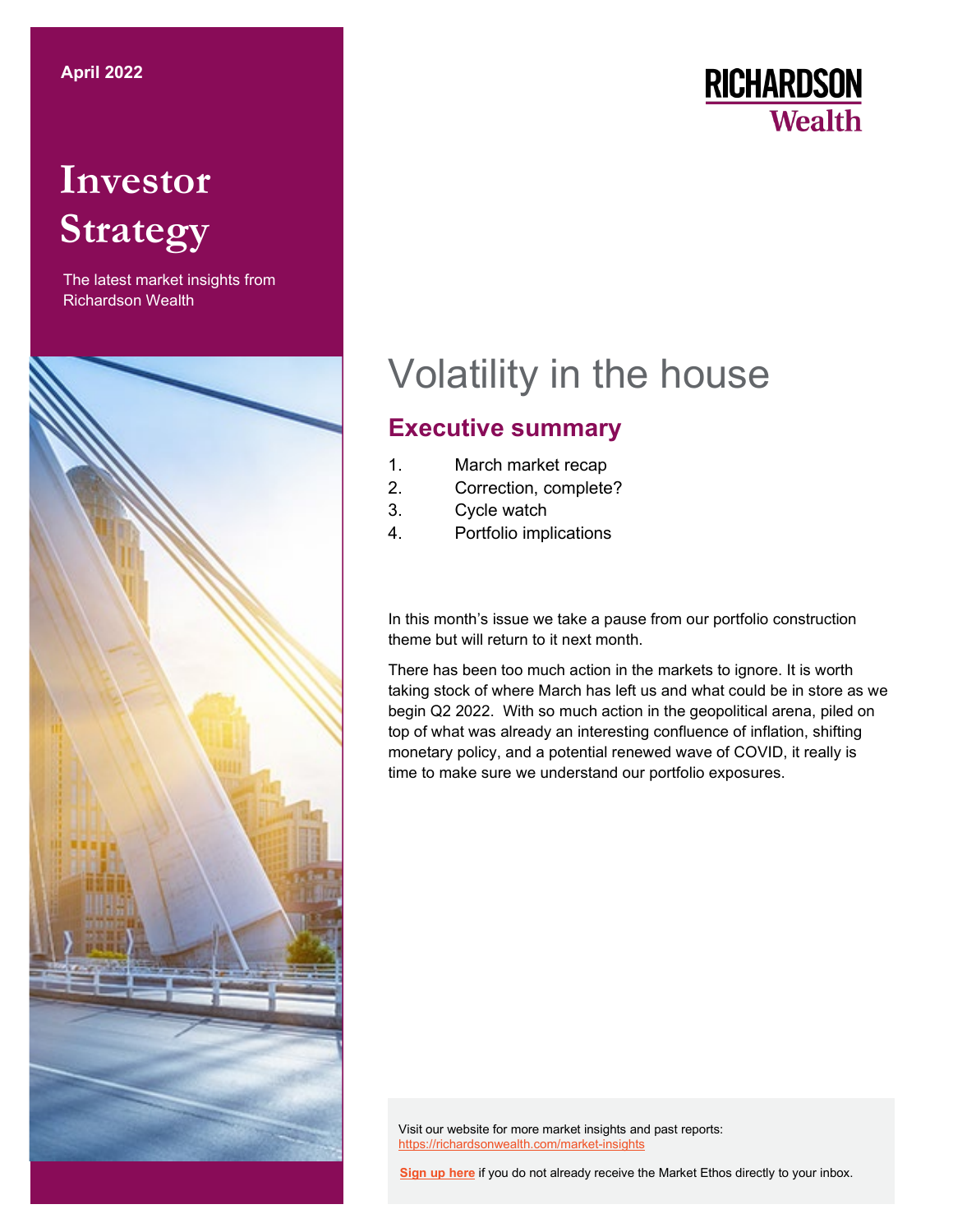## **March & Q1 recap: the good, the bad, the inversion**

This year, 'March Madness' might be better used to describe markets than a basketball tournament. With its tradition of bracket-breaking upsets and Cinderella stories, we can certainly draw some similarities when looking at the capital market performance for the first quarter.

Markets had to absorb a lot of big macro news from the war in Ukraine and associated sanctions on Russia, Covid flare ups and troubling property crisis in China, sprinkle on high inflation and central bank pivots. This pushed many equity markets into their first corrections (drop of 10% or more) since the pandemic-induced bear of Q1 2020. However, in what may end up being a classic case of markets 'climbing a wall of worry', equity markets rose in March to offset much of the early damage.

Thanks again to a heavy weighting in resources (energy and materials), the TSX has outperformed its global peers and finished the month and quarter with a total return of 4.2%. South of the border, beaten down technology and growth names roared back to erase half of the quarter's losses in March, but still turned in a loser for Q1. Across the pond, sentiment was similar with European equities back to levels before Russia invaded Ukraine, having initially fallen more than 9% in the two weeks following the invasion. Asia Pacific equity markets, led by Japan, traded broadly higher during the month. U.S. listed Chinese stocks have regained almost all their recent losses after shares sold off in the first half of March as the U.S. SEC moved



towards delisting Chinese companies. The Nasdaq Golden Dragon China Index is up more than 50% since its March 15 low (its lowest level since 2013). The sharp correction in the earlier part of the month prompted Beijing to announce its intention to keep the stock market stable, ease the regulatory crackdown, and support property and technology companies.

Unlike most periods of equity market weakness, this one has also been accompanied by bond weakness as well. This has certainly muted the benefits of the bond / equity portfolio mix, supporting evidence for diversifying beyond traditional asset classes. The short duration stance of most portfolios limited the drag from bonds but still, this is the first time in years that investors are losing money in bonds for such a long period of time – this bear is now 20 months old.

Central banks around the world are now in the midst of the balancing act of tightening monetary policy to tame inflation without killing growth. The tightening has begun, and markets

are pricing in up to eight quarter-point hikes in the six remaining Bank of Canada meetings this year. With stimulus drying up as asset purchases wind down and 'hike-mageddon' on the horizon, bond markets have been under significant pressure – Canadian and U.S. bond markets were down -3.0% and -2.8% respectively for March 2020.



#### Correction for S&P & EuroStoxx while TSX shines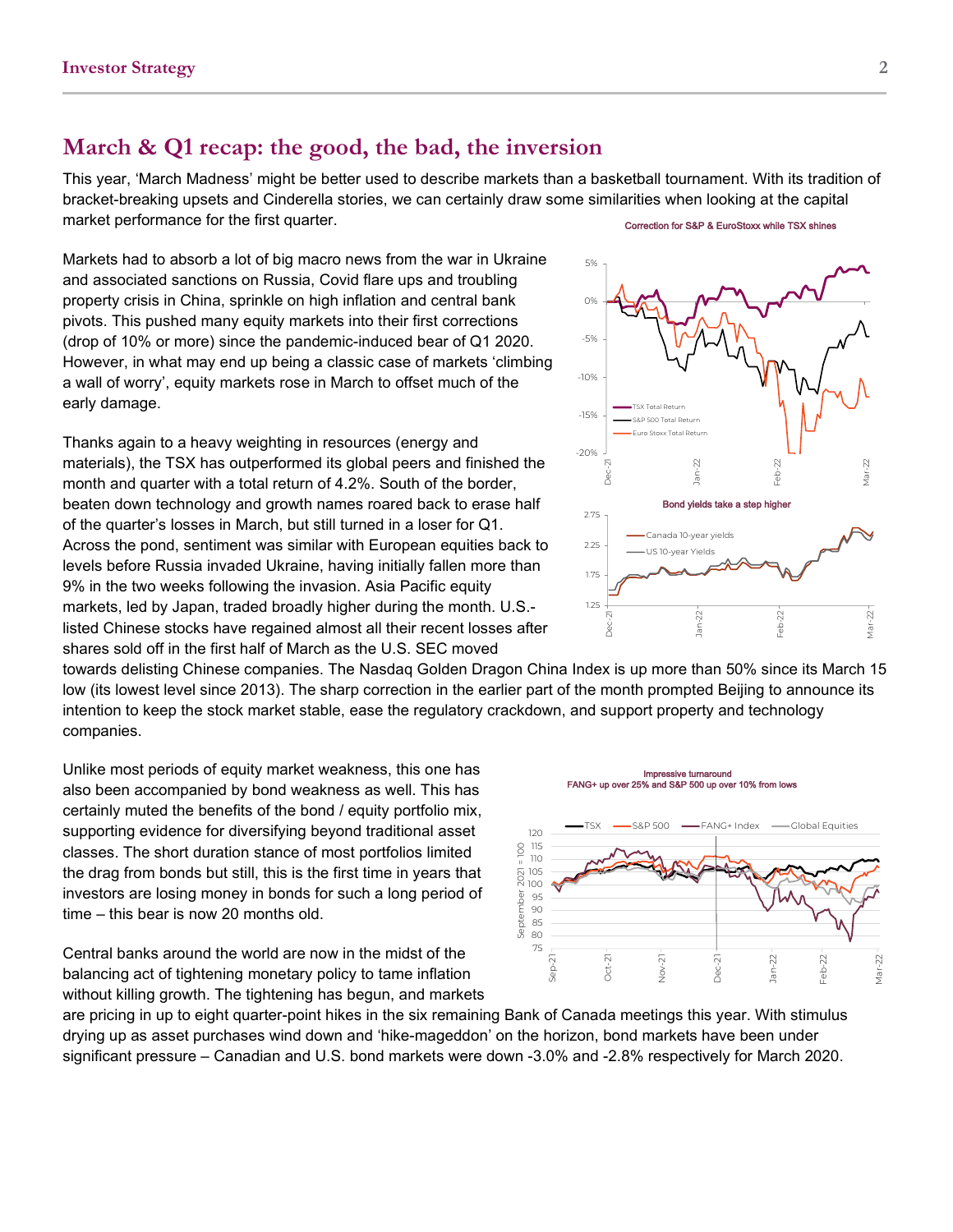Now to the elephant in the room: curve inversion. By classic definition, the steepness of a yield curve is determined by the spread between the 2 and 10 year yield, and when this spread becomes negative it has been a good predicter of recession. These days however, there have been other measures, such as the 3-month/10yr, or the 2/30yr, used to determine inversion. There are only two Fed meetings inside of three months, so the bills are only reflecting the rates during that time. Looking out to the end of the year sees much higher rates, and therefore a much flatter – even inverted – curve. How much is being distorted by the Fed's huge holdings of Treasury bonds? Maybe the curve would be much steeper without that intervention. Only time will tell.

The move during the month for the commodities is also notable. Energy, and oil in particular, had a great move to the upside which justifies the gains in Canadian equities. The world is just now coming to terms with the realization that the transition to clean energy will not happen overnight. Add to this the lack of capital provided to this sector over the past few years and sanctioning one of the largest commodity producing countries, and you have grounds for the rip higher in gas and oil. This all helped the TSX manage this tough quarter in stellar fashion.

Will gold be next? 2021 disappointed, but this may be the year to get AU back on track. One of the most dramatic sanctions enacted on Russia by the world was the 'voiding' of overseas central bank reserves. After years of central banks treating US treasury bills as the world's safest assets, will this come into question? Maybe just for those countries with plans to invade their neighbour. Still, the events of 2022 are causing many countries to re-think their reserves diversification, whether that be in energy sources, food sources, supply chains or even central bank reserve assets.

As the quarter ends it will take time to fully understand what has taken place. Headlines that would normally dominate the narrative for a year are occurring on a weekly basis. Investors and markets are reeling from the volatility and may have used the month end move to reset positions. But don't be fooled, the volatility is far from over. You don't get moves like we saw in fixed income and commodities and not find out there was collateral damage that won't come out till later. 2022 is likely going to remain a bumpy year.

Russia's invasion of Ukraine started the month as the focus for investors. Despite pessimism regarding a speedy resolution to the crisis, the conflict has faded as an immediate issue for investors, and the outlook for the world economy remains positive. The pandemic recovery continues with economies continuing to loosen up. U.S. and Canadian economies remain strong despite inflation concerns, with economic data showing strong labour markets and consumer spending. However, the pace of monetary tightening for other consumer-restrictive realities like the price of energy continue to be of utmost importance. It has been a long time since we have seen an environment with monetary tightening, high energy prices and high inflation all at once. Much less when there's still a war going on. The recession is over the horizon as the bond market is telling us; how fast we are moving towards it is the question.



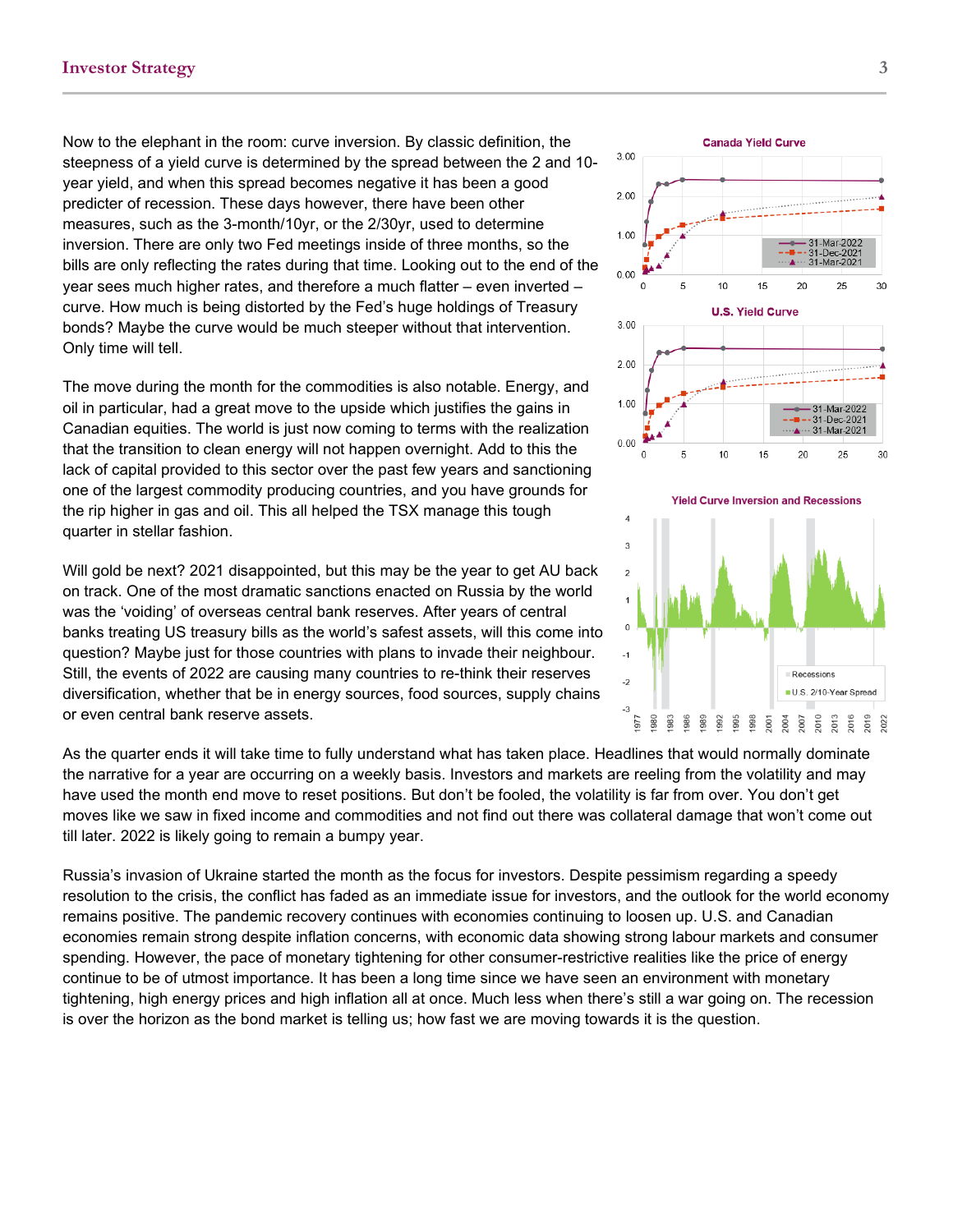## **Correction, complete?**

Despite the ongoing conflict in Ukraine and expectations of aggressive monetary tightening, markets have had an impressive bounce. The S&P 500 has gained over 10%. Growth has revived with the FANG+ index rallying by more than 25% since the low on March 14. Is it a bear-market rally? Perhaps for the Nasdaq, but the S&P did not get to bear market territory. Though it may be premature to declare the end of the correction at this point, the worst appears to be over. It's very rare to see a rebound occur at a faster pace than the initial drawdown. The S&P 500 took over two months to hit the March 14 low yet has already made back nearly 2/3 of what was lost in just a couple of weeks.

### **The volatility of volatility**

Outside of the initial pandemic months in 2020, the past quarter has been the most volatile period for investors in years. Cross asset volatility continued to rise over the first quarter led by the bond, commodity and currency markets and while equity volatility spiked, the VIX is now back below 20. This divergence in cross asset volatility is certainly strange, and rather rare. The last time we saw this market behaviour to this magnitude was back in the taper tantrum of 2013. The chart below plots the spread between the Move Index (bond volatility) and the VIX Index. After reaching a high a few weeks ago the VIX Index





started a smooth descent. Volatility itself is typically volatile, and this orderly retreat is abnormal, particularly as bond yields are surging. Aspects of the market appear broken – normal relationships are not behaving as we would expect.

### **Steep and bumpy path**

As we welcome a new quarter, markets appear confident that the worst of 2022 is in the rear-view mirror. However, we are still very cautious regarding the outlook for risk-markets over the course of the next 12 months. Recession talk aside, the path higher for bond yields and central bank rate hikes is disquieting.

Central banks are under pressure to quickly normalize rates to tackle inflation. We don't know exactly where "neutral" rates sit but the long-term overnight rate going back to 1960 is around

Implied Fed Funds rate for the next year 3.00 2.50  $(%)$ Implied Policy Rate (%) Steep and Rate 2.00 bumpy path mplied Policy 1.50 Current Fed Funds 1.00 Rate Upper Bound mplied futures pricing 0.50 0.00 Dec-21 Jan-22 Feb-22 Apr-22 May-22 Jun-22 Sep-22 Oct-22 Nov-22 Jan-23 Feb-23 Mar-22 Jul-22 Aug-22 Dec-22

4.8%. BCA research estimates neutral to be in the 3.5% range. The market is discounting more quarter-point rate hikes than there are Fed meetings this year. It's aggressive, and some strategists doubt they will be able to pull it off. The one thing that could tame the hawkishness is sustained weakness within financial markets. The central bank playbook to tackle inflation is to dampen economic growth. Stock expectations just don't seem to be reflecting this.

Coping with a path of financial tightening is sure to induce some stress pockets. How the market deals with potentially multiple 50bps moves remains to be seen. It's been 22 years since these have happened and one could argue the market is more sensitive to these moves today given asset prices and debt levels. Besides rate hikes there are numerous other reasons to remain cautious including a U.S. mid-term election, China slowdown, energy prices, potential global food shortages and of course a prolonged war in Ukraine with no lasting resolution in sight.

We don't doubt this relief rally could keep going or even make new highs. But 2022 is the year of volatility and we believe another correction looms. Earnings expectations are high, and it's our belief that, given the difficult macro backdrop, equity fundamentals face downside risk. In the fall we wrote about how monetary stimulus being pulled back is in effect draining the punch bowl. Over the rest of the year, we'll see how markets handle the punch bowl punching back. We doubt they will be as cool and collected as Chris Rock was during the Oscars.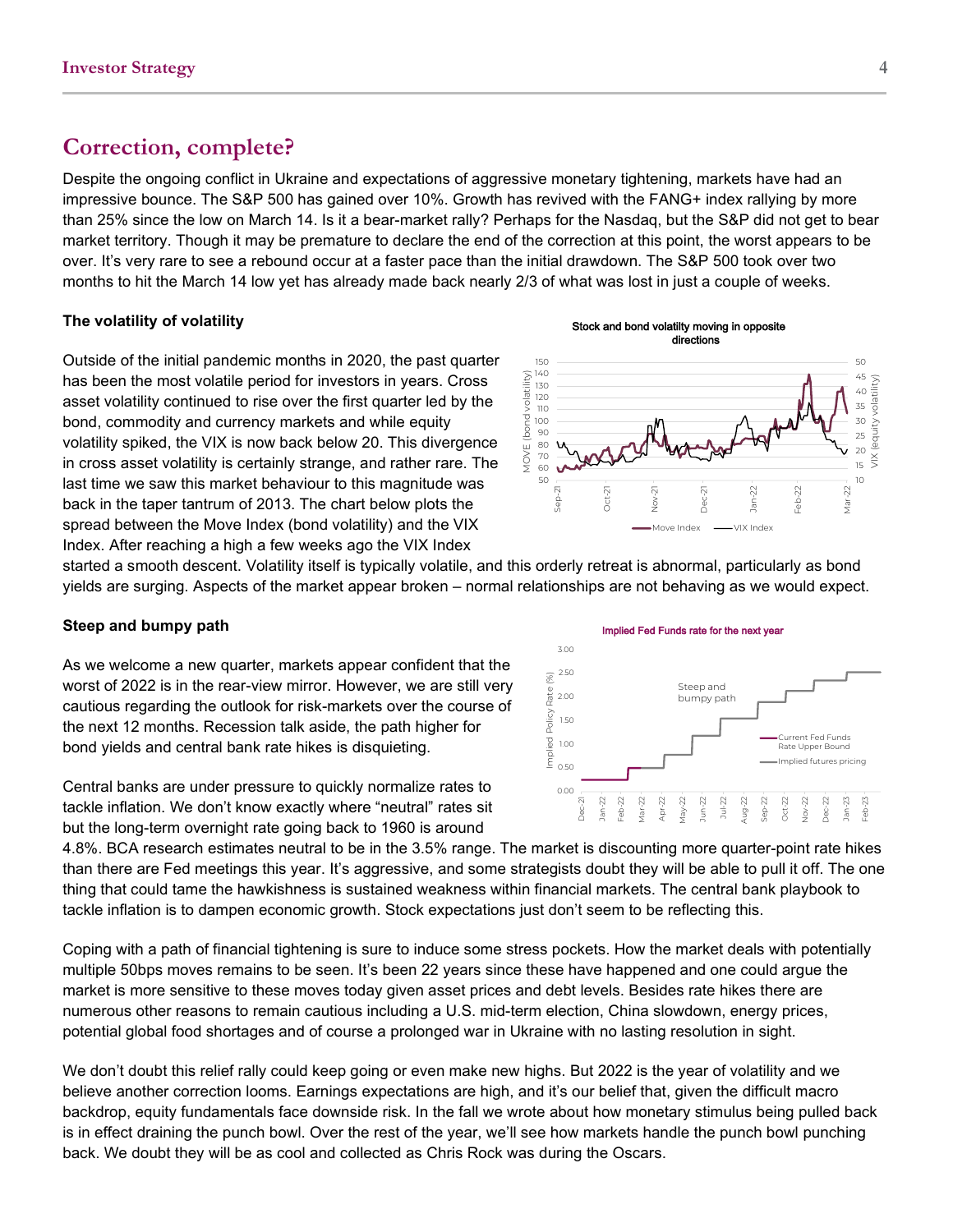## **Reports of my death are greatly exaggerated**

Don't worry, we are aware this is a Mark Twain misquote, but with all the talk of a recession it seems apropos. The current economic expansion is slowing or will begin to slow very soon for a number of reasons. The war in the Ukraine, with its associated sanctions and impact on energy and food prices, is a clear headwind. This will be most apparent for the European economy given the proximity of the conflict, reliance on imported energy and greater sensitivity to global trade (relative to the U.S.). Beyond Europe, higher energy and food prices are the equivalent of a tax on the global

consumer, disproportionately impacting lower-income households. Inflation was raising prices before the war erupted and accelerated since. Adding to this, most central banks are raising their respective overnight rates and longer-term bond yields are rising. For now, let's call these headwinds a Beaufort wind force 4, Moderate Breeze.

Grabbing additional headlines are a few common rules of thumb that are flashing recessionary warning signals. The rapid rise in oil prices is one such culprit. Historically, spikes in energy of this magnitude have preceded recessions in the U.S. and often material global slowdowns. The world consumes about 90 million barrels of oil per day, so the \$40 increase this year would be an annual \$1.3 trillion tax on the consumer. Just to play some more with big numbers, the world economy is about \$95 trillion. While this may make the \$1.3 sound small, if that spending comes at the expense of other spending on goods and services, the economic drain over a year would be a big hit to overall growth.

Then there is consumer sentiment which recovered following the pandemic recession but has been degrading for a year now (right chart below). Even before inflation and the war, the consumer was not happy even though job gains were strong and wages rising. Maybe Covid makes people complain or maybe it's the inflationary data. Whatever the reason, sentiment this low has coincided or preceded recessions.

And then there is the yield curve. An inverted yield curve is perhaps the most popular recessionary canary these days and for good reason. The U.S. yield curve inverted before the 1974, 1980, 1982, 1990, 2001, 2008 and even the 2020 recessions. Respect. The 2s-10s inverted to close out the quarter.

So, is it time to batten down hatches and prepare for a recession? Not so fast. These warning signs are as serious as red skies in the morning but let's visit them individually for a moment. As the global economy has evolved, it has become less oil intensive. Plus, the allimportant U.S. consumer used to spend 7-9% of total consumption on energy in the 1970s and 1980s. This has been on a long declining trend thanks to higher incomes and energy efficiency. Currently, about 4% of consumption is spent on energy, so not as biting as it used to be in the past. Add in elevated savings over the past year, and perhaps the consumer is better positioned to weather higher energy prices.

#### 10s vs 2s inverted, 10s vs 3month is not







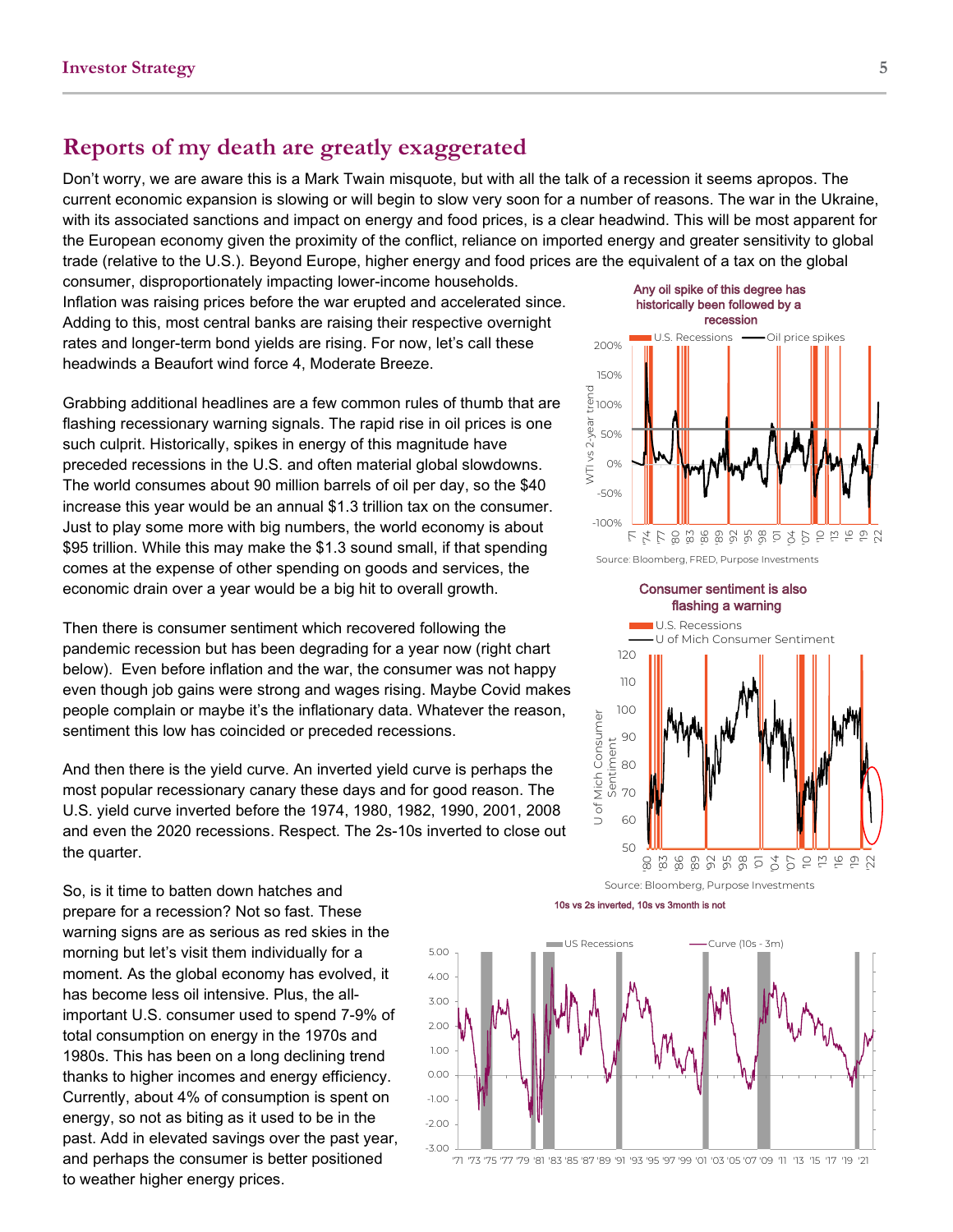As noted earlier the consumer sentiment data has been at odds with improving employment trends for a while now. We would also highlight it has been at odds with actual spending patterns, which has been solid over the past year. Survey data is what is called soft economic data. Literally, people are contacted and asked about their spending intentions. This information can provide more timely insights into the future than hard economic data, such as GDP or consumer spending, but it also tends to be influenced by other factors. Perhaps consumers have been in a negative mindset due to the pandemic, inflation and now war. Actual spending remains solid, and sometimes actions speak louder than words.

Now for the yield curve's apparent perfect record of forecasting recessions. The 2s vs 10s inversion is less timely and less accurate than the 10s vs 3-month yields. The 2s & 10s inverted in 2005, about two years before the actual recession, and also in 1998, two and a half years early. The 2-year yields are also very influenced by the supply-driven inflation environment we are wrestling with, creating a rather unique scenario. If you look at other countries' yield curves, the inversion signal has been much more hit and miss. We certainly will take note when the 2s vs 10s inverts but will hold off sounding the R alarm given the 3-month vs 10s remains plenty steep for now.

Yes, these signals are concerning, and we are certainly heading into a slowing economic growth world. But calling for a recession does appear very premature. Looking at the other side of the ledger, inventories are very low and manufacturing activities are very robust. Unemployment continues to fall, while leading indicators are still rising. Earnings growth remains positive. Many of these are equally accurate at predicting recessions. And the data today does not support the recession talk. Could the data change in the coming quarters? Could inflation and energy prices accelerate the lag between yield curve inversion and recession? Most certainly they could. For now, it's a slowing of growth.

## **Market cycle**

There are always many moving parts to the markets and the economy. This is why we use a broader-based market cycle approach, that includes all the aforementioned indicators, plus many more. The good news is with 75% still bullish, our recession/bear market alarm bells remain quiet.

Given the heightened concern over the economy, we have shared the breakdown of which indicators are bullish and which are bearish. We have also included whether the measure is improving or deteriorating. Given we use the 3-month / 10-year yield curve, this remains bullish. The U.S. economy also stacks up well with many more



bullish checkmarks versus bearish. We would note the data points are roughly even split with 10 improving and 10 deteriorating versus last month. The global economy remains decent as well.

This has us in the camp of economy slowing yes, stopping no. Slowing economic growth could actually be a positive development over the coming months. It would help alleviate some of the inflationary pressures and could open the door for the market to forecast a less hawkish path for central banks, given how far the pendulum has swung in the hawkish direction of late. This is going to be a bumpy ride for the data and the markets; expect overreactions in both directions at times.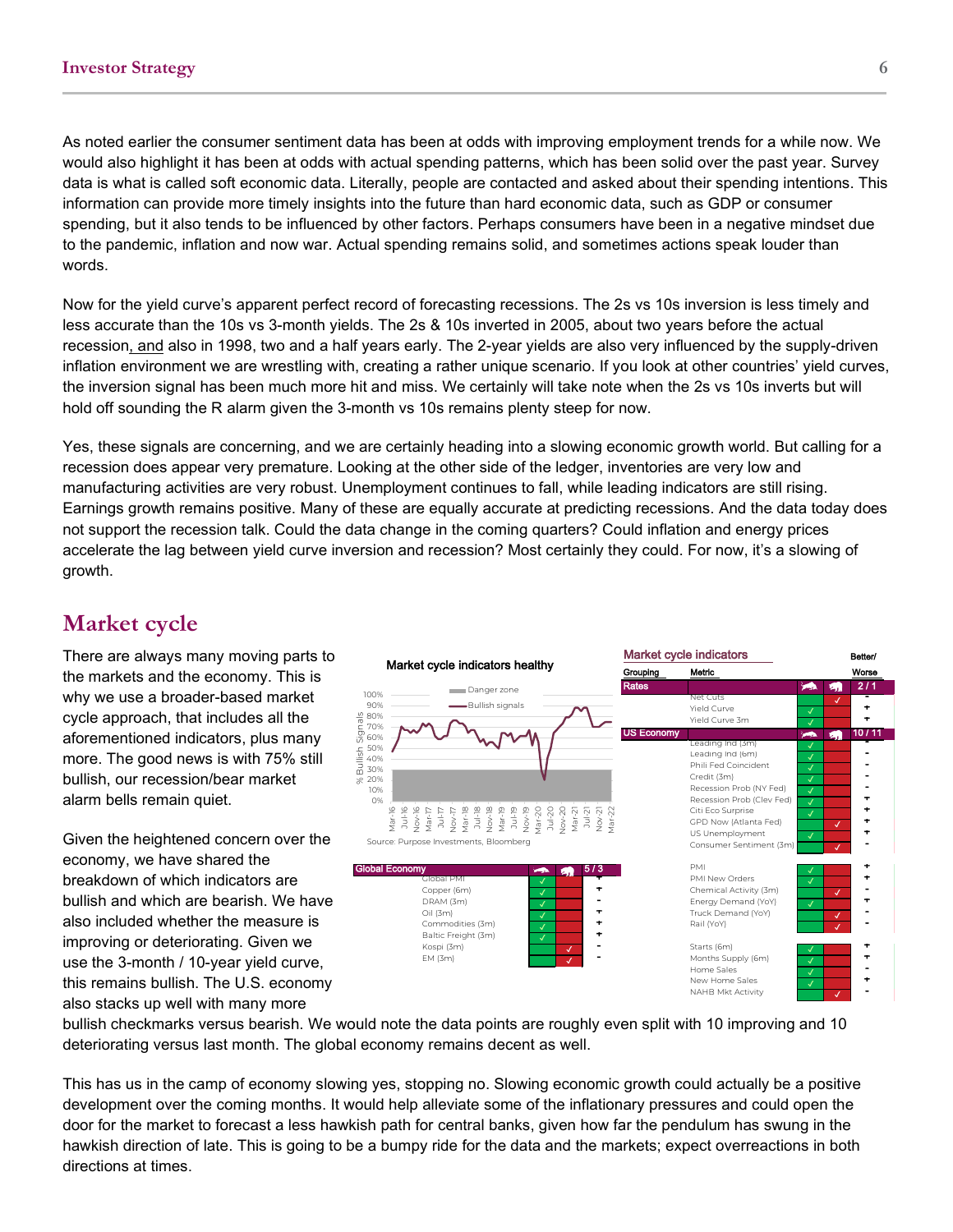## **Portfolio implications**

In fixed income, our stance has been to be well short of a "benchmark" duration. While we still think there is more room for bond yields to move higher, it is worth starting a slow movement towards normalizing our duration stance. Similarly, the recent weakness has made corporate bonds more attractive, and so we are interested in some corporate credit.

On the equity side, we still favour value over growth. While tactically our belief is that there may be more volatility in this correction, we are staying with the view that there is still room in this cycle for equity performance. Favouring value over growth has worked well for the past six months, save for the strong bounce over the past two weeks. Not coincidentally, this has been the period where the move up in bond yields has really accelerated. This favours Canada over the U.S. and we remain with this bias, though some large drops in the growth sector has certain piqued our interest of late.

This tilt to Canada has worked for equities, but not for the currency itself. The underperformance of the loonie against the greenback is perplexing, given the strength in oil and similar interest rate outlooks between the two countries. Sure, loonies have been good bets versus Stirling and Euros, but our main measure is the greenback which continues to hang in.

Managing volatility will be key, for those who aren't comfortable seeing it in their portfolios. This transition to a tightening monetary environment has been bumpy, and will continue to be, so buckle up!